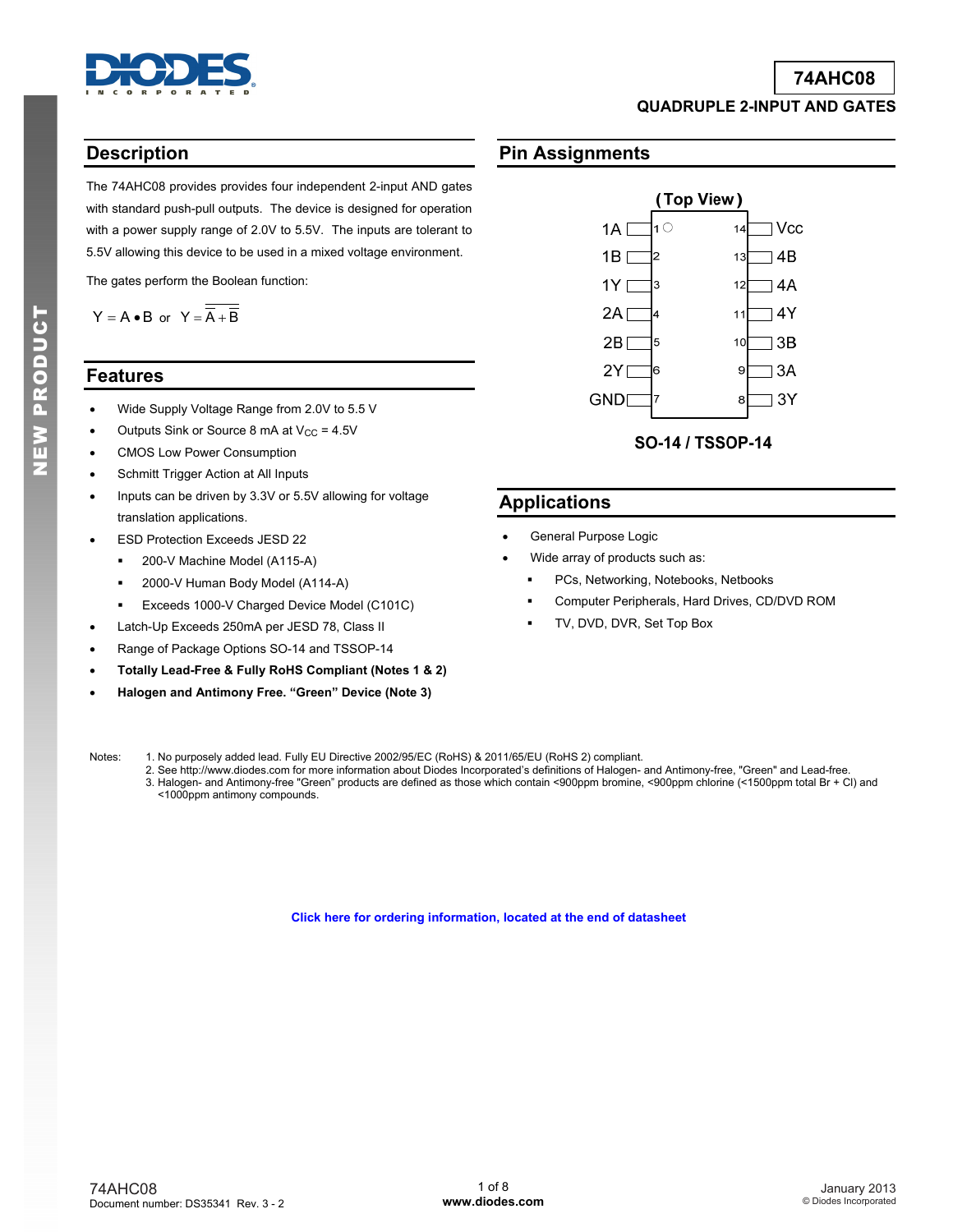

## **Pin Descriptions**

| Pin<br><b>Number</b> | <b>Pin Name</b> | <b>Function</b> |
|----------------------|-----------------|-----------------|
| 1                    | 1A              | Data Input      |
| 2                    | 1B              | Data Input      |
| 3                    | 1Y              | Data Output     |
| 4                    | 2A              | Data Input      |
| 5                    | 2B              | Data Input      |
| 6                    | 2Y              | Data Output     |
| 7                    | GND             | Ground          |
| 8                    | 3Y              | Data Output     |
| 9                    | 3A              | Data Input      |
| 10                   | 3B              | Data Input      |
| 11                   | 4Y              | Data Output     |
| 12                   | 4A              | Data Input      |
| 13                   | 4B              | Data Input      |
| 14                   | $V_{CC}$        | Supply Voltage  |

## **Logic Diagram**



# **Function Table**

| <b>Inputs</b> | Output |  |
|---------------|--------|--|
|               |        |  |
|               |        |  |
|               |        |  |
|               |        |  |
|               |        |  |

## **Absolute Maximum Ratings** (Note 4) (@TA = +25°C, unless otherwise specified.)

| Symbol                 | <b>Description</b>                                             | Rating           | Unit      |
|------------------------|----------------------------------------------------------------|------------------|-----------|
| ESD HBM                | Human Body Model ESD Protection                                | 2                | KV        |
| ESD CDM                | Charged Device Model ESD Protection                            |                  | <b>KV</b> |
| ESD MM                 | Machine Model ESD Protection                                   | 200              | v         |
| $V_{\rm CC}$           | Supply Voltage Range                                           | $-0.5$ to $+7.0$ | V         |
| $V_{\perp}$            | Input Voltage Range                                            | $-0.5$ to $+7.0$ | V         |
| lικ                    | Input Clamp Current<br>$V_1 < -0.5V$                           | $-20$            | mA        |
| <b>I</b> ok            | Output Clamp Current $V_0 < -0.5V$                             | $-20$            | mA        |
| <b>I</b> <sub>OK</sub> | Output Clamp Current $V_Q > V_{CC} +0.5V$                      | 25               | mA        |
| lo.                    | Continuous Output Current - $0.5V < VO$ V <sub>CC</sub> + 0.5V | $+/- 25$         | mA        |
| <b>I</b> cc            | Continuous Current Through V <sub>CC</sub>                     | 75               | mA        |
| <b>I</b> GND           | Continuous Current Through GND                                 |                  | mA        |
| $T_{\rm J}$            | <b>Operating Junction Temperature</b>                          |                  | °C        |
| T <sub>STG</sub>       | Storage Temperature                                            | $-65$ to $+150$  | °C        |
| P <sub>TOT</sub>       | <b>Total Power Dissipation</b>                                 | 500              | mW        |

Note: 4. Stresses beyond the absolute maximum may result in immediate failure or reduced reliability. These are stress values and device operation should be within recommend values.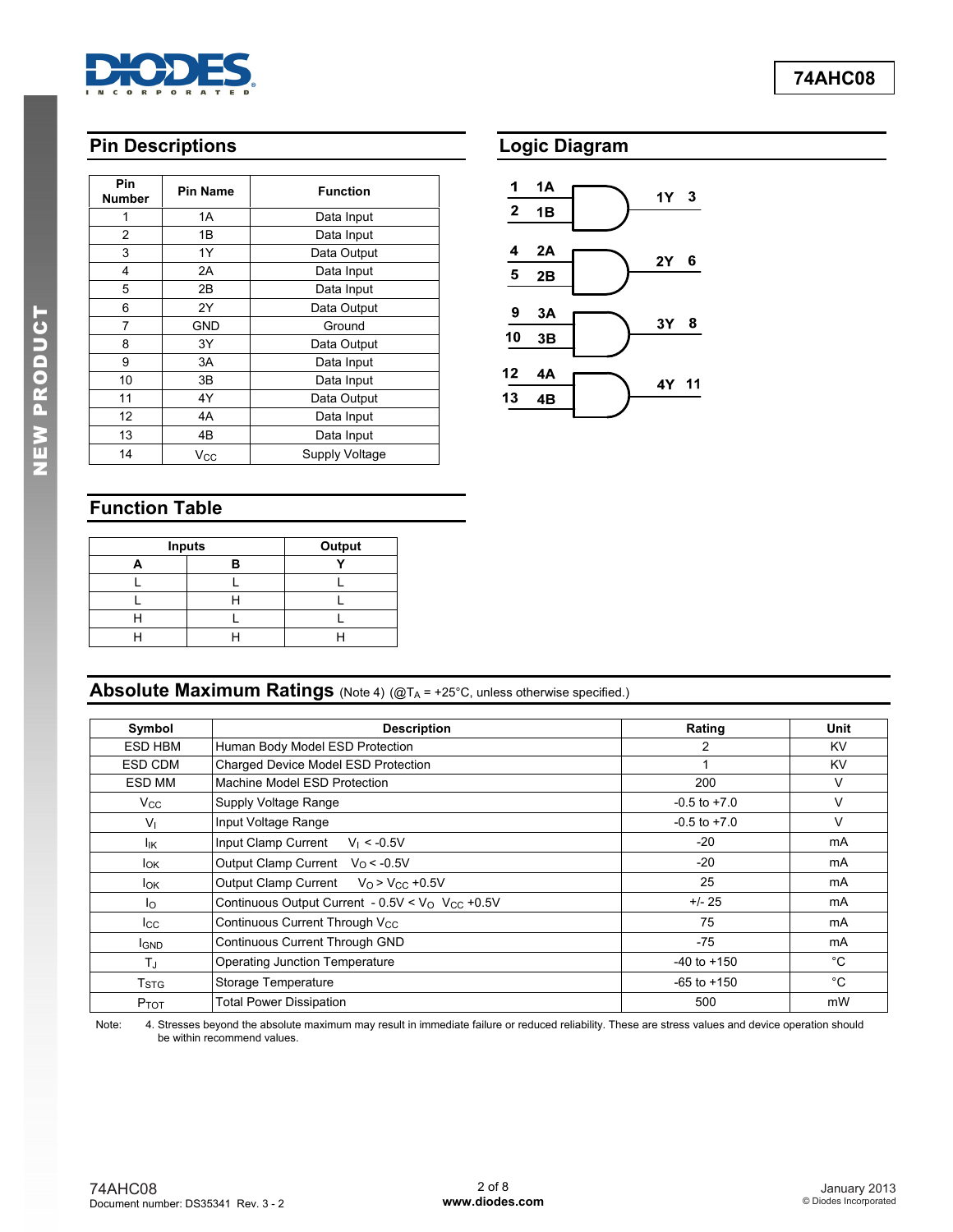

# **Recommended Operating Conditions** (Note 5) (@TA = +25°C, unless otherwise specified.)

| Symbol                | <b>Parameter</b>                      | <b>Conditions</b>              | Min   | Max          | Unit |
|-----------------------|---------------------------------------|--------------------------------|-------|--------------|------|
| <b>V<sub>cc</sub></b> | Supply Voltage                        |                                | 2.0   | 5.5          |      |
| V <sub>1</sub>        | Input Voltage                         |                                |       | 5.5          |      |
| $V_{\rm O}$           | Output Voltage                        |                                |       | $\rm V_{CC}$ |      |
| Δt/ΔV                 | Input Transition Rise or Fall Rate    | $V_{\text{CC}}$ = 3.0V to 3.6V |       | 100          | ns/V |
|                       |                                       | $V_{\text{CC}} = 4.5V$ to 5.5V |       | 20           |      |
| Тд                    | <b>Operating Free-Air Temperature</b> |                                | $-40$ | $+125$       | °C   |

Note:  $5.$  Unused inputs should be held at  $V_{CC}$  or Ground.

### Electrical Characteristics (@T<sub>A</sub> = +25°C, unless otherwise specified.)

|                       |                              | <b>Test Conditions</b>                 |                       |            | $T_A = -40^{\circ}C$ to $+85^{\circ}C$ |            | $T_A = -40^{\circ}C$ to $+125^{\circ}C$ |             |  |
|-----------------------|------------------------------|----------------------------------------|-----------------------|------------|----------------------------------------|------------|-----------------------------------------|-------------|--|
| Symbol                | <b>Parameter</b>             |                                        | <b>V<sub>cc</sub></b> | <b>Min</b> | Max                                    | <b>Min</b> | Max                                     | <b>Unit</b> |  |
|                       |                              |                                        | 2.0V                  | 1.5        |                                        | 1.5        |                                         |             |  |
| V <sub>IH</sub>       | High-Level Input<br>Voltage  |                                        | 3.0V                  | 2.1        |                                        | 2.1        |                                         | $\vee$      |  |
|                       |                              |                                        | 5.5V                  | 3.85       |                                        | 3.85       |                                         |             |  |
|                       |                              |                                        | 2.0V                  |            | 0.5                                    |            | 0.5                                     |             |  |
| $V_{IL}$              | Low-Level Input<br>Voltage   |                                        | 3.0V                  |            | 0.9                                    |            | 0.9                                     | $\vee$      |  |
|                       |                              |                                        | 5.5V                  |            | 1.65                                   |            | 1.65                                    |             |  |
|                       |                              | $I_{OH}$ = -50 $\mu$ A                 | 2.0V                  | 1.9        |                                        | 1.9        |                                         |             |  |
|                       |                              | $I_{OH} = -50\mu A$                    | 3.0V                  | 2.9        |                                        | 2.9        |                                         | $\vee$      |  |
| <b>V<sub>OH</sub></b> | High-Level Output<br>Voltage | $I_{OH} = -50 \mu A$                   | 4.5V                  | 4.4        |                                        | 4.4        |                                         |             |  |
|                       |                              | $I_{OH} = -4mA$                        | 3.0V                  | 2.48       |                                        | 2.40       |                                         |             |  |
|                       |                              | $I_{OH} = -8mA$                        | 4.5V                  | 3.80       |                                        | 3.70       |                                         |             |  |
|                       |                              | $I_{OL} = 50 \mu A$                    | 2.0V                  |            | 0.1                                    |            | 0.1                                     |             |  |
|                       |                              | $I_{OL} = 50 \mu A$                    | 3.0V                  |            | 0.1                                    |            | 0.1                                     |             |  |
| $V_{OL}$              | Low-Level Output<br>Voltage  | $I_{OL}$ = 50 $\mu$ A                  | 4.5V                  |            | 0.1                                    |            | 0.1                                     | $\vee$      |  |
|                       |                              | $I_{OL} = 4mA$                         | 3.0V                  |            | 0.44                                   |            | 0.55                                    |             |  |
|                       | $I_{OL}$ = 8mA               | 4.5V                                   |                       | 0.44       |                                        | 0.55       |                                         |             |  |
| h.                    | Input Current                | $V_1$ = GND to 5.5V                    | 3.6V                  |            | ±1                                     |            | ±2                                      | μA          |  |
| $_{\rm lcc}$          | <b>Supply Current</b>        | $V_1$ = GND or V <sub>CC</sub> $I_0=0$ | 3.6V                  |            | 20                                     |            | 40                                      | μA          |  |

## **Operating Characteristics**

| <b>Parameter</b> |                                           | <b>Test</b><br><b>Conditions</b> | $V_{CC}$ = 2.0V<br>Typ | $V_{CC}$ = 3.3V<br>Typ | $V_{CC}$ = 5V<br>Typ | Unit |
|------------------|-------------------------------------------|----------------------------------|------------------------|------------------------|----------------------|------|
| $C_{pd}$         | Power Dissipation<br>Capacitance per Gate | f = 1 MHz                        | 9.7                    | 11.0                   | 15                   | рF   |
| $C_i$            | Input Capacitance                         | $V_i = V_{CC} - or GND$          | 4.0                    | 4.0                    | 4.0                  | pF   |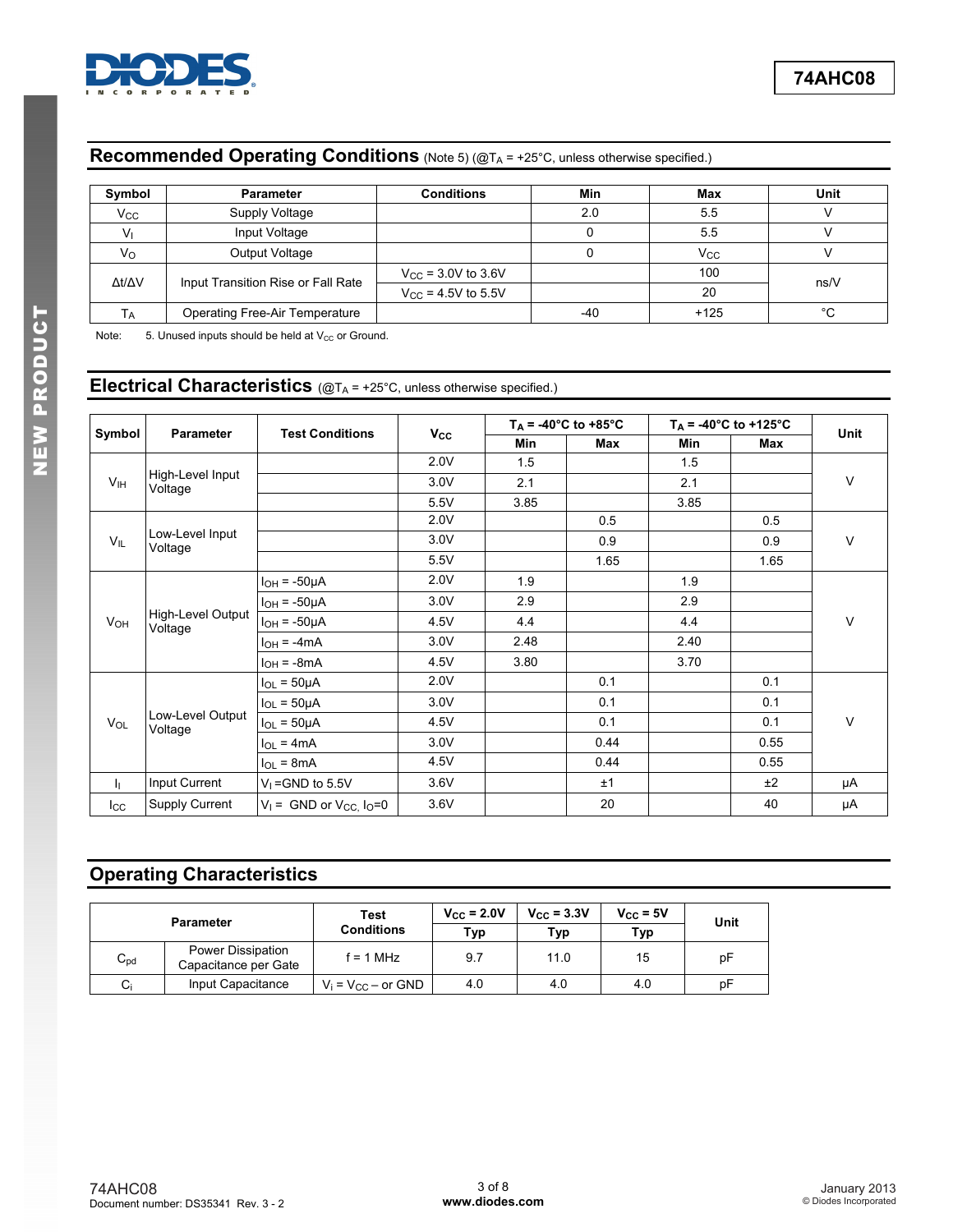

### **Switching Characteristics**

| Symbol | <b>Parameter</b>     | <b>Test</b>       |              | $T_A = +25^{\circ}C$ |     | -40°C to +85°C |     | -40°C to +125°C |     | Unit |    |
|--------|----------------------|-------------------|--------------|----------------------|-----|----------------|-----|-----------------|-----|------|----|
|        |                      | <b>Conditions</b> | <b>Vcc</b>   | Min                  | Typ | Max            | Min | Max             | Min | Max  |    |
|        |                      | Figure 1          | 3.0V to 3.6V | 0.5                  | 4.5 | 7.9            | 0.5 | 9.5             | 0.5 | 10.0 |    |
|        | Propagation          | $C_L = 15pF$      | 4.5V to 5.5V | 0.5                  | 3.2 | 5.5            | 0.5 | 6.5             | 0.5 | 7.0  |    |
| tep    | Delay $A_N$ to $Y_N$ | Figure 1          | 3.0V to 3.6V | 0.5                  | 6.0 | 11.4           | 0.5 | 13.0            | 0.5 | 14.5 | ns |
|        |                      | $= 50pF$<br>Сı    | 4.5V to 5.5V | 0.5                  | 4.5 | 7.5            | 0.5 | 8.5             | 0.5 | 9.5  |    |

### **Parameter Measurement Information**



|               |     | <b>Inputs</b>                  |                 |            |
|---------------|-----|--------------------------------|-----------------|------------|
| $V_{\rm CC}$  |     | t <sub>r</sub> /t <sub>f</sub> | Vм              | ◡          |
| $3.3V - 3.6V$ | Vcc | 3ns                            | $V_{CC}/2$      | 15pF, 50pF |
| 4.5V to 5.5V  | Vcc | 3ns                            | $V_{\rm CC}$ /2 | 15pF, 50pF |



**Voltage Waveform Pulse Duration** 



#### **Voltage Waveform Propagation Delay Times Inverting and Non Inverting Outputs**

### **Figure 1 Load Circuit and Voltage Waveforms**

- Notes: A . Includes test lead and test apparatus capacitance.
- B. All pulses are supplied at pulse repetition rate ≤ 1 MHz.
- C. Inputs are measured separately one transition per measurement.
	- D.  $t_{PLH}$  and  $t_{PHL}$  are the same as  $t_{PD}$ .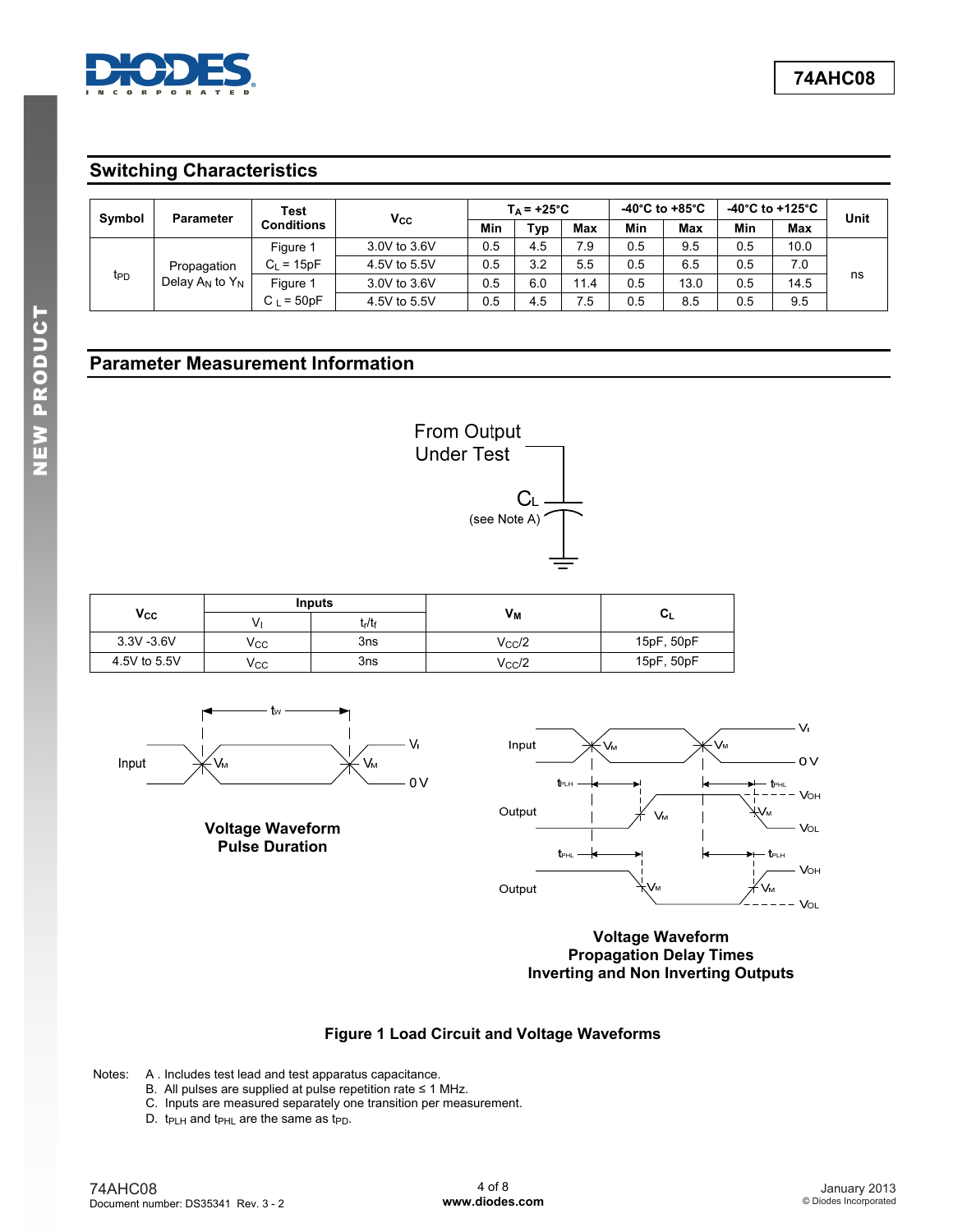<span id="page-4-0"></span>

## **Ordering Information**



## **Marking Information**

**(1) SO-14, TSSOP-14** 



 $P<sub>b</sub>$  $\bigcirc$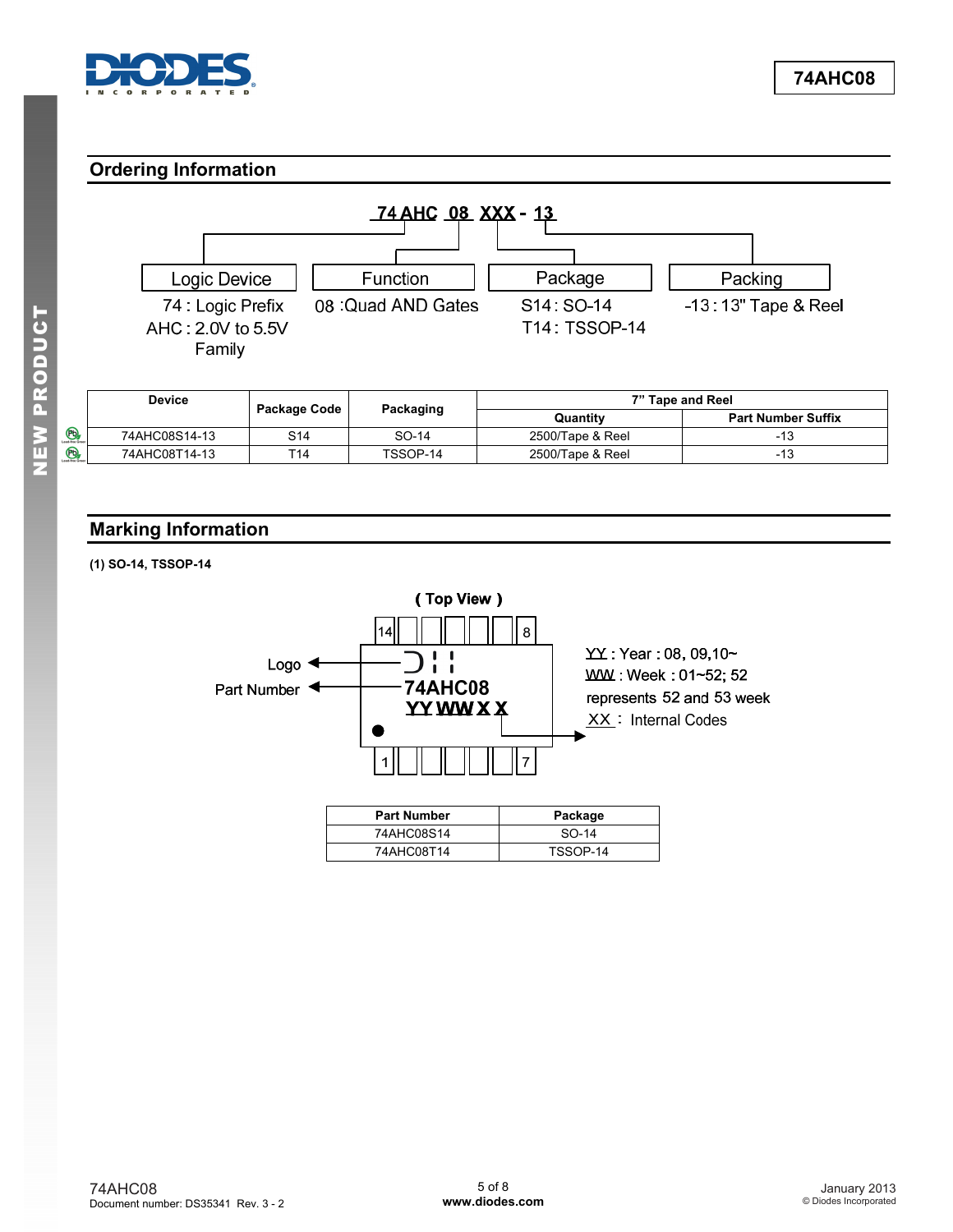

## Package Outline Dimensions (All dimensions in mm.)

Please see AP02002 at [http://www.diodes.com/datasheets/ap02002.pdf fo](http://www.diodes.com/datasheets/ap02002.pdf)r latest version.

#### **Package Type: SO-14**



| <b>SO-14</b> |               |                        |  |  |  |
|--------------|---------------|------------------------|--|--|--|
| Dim          | Min<br>Max    |                        |  |  |  |
| A            | 1.47          | 1.73                   |  |  |  |
| А1           | 0.10          | 0.25                   |  |  |  |
| A2           |               | $\overline{1}$ .45 Typ |  |  |  |
| в            | 0.33          | 0.51                   |  |  |  |
| D            | 8.53          | 8.74                   |  |  |  |
| Е            | 3.80          | 3.99                   |  |  |  |
| ė            |               | $\overline{1}$ .27 Typ |  |  |  |
| н            | 5.80          | 6.20                   |  |  |  |
| L            | 0.38          | 1 27                   |  |  |  |
| θ            | ∩°            | R۰                     |  |  |  |
|              | Dimensions in |                        |  |  |  |

### **Package Type: TSSOP-14**



| <b>TSSOP-14</b> |                  |             |  |  |  |
|-----------------|------------------|-------------|--|--|--|
| Dim             | Max<br>Min       |             |  |  |  |
| а1              | $7^\circ$        | (4X)        |  |  |  |
| a2              | 0°               | $8^{\circ}$ |  |  |  |
| A               | 4.9              | 5.10        |  |  |  |
| в               | 4.30             | 4.50        |  |  |  |
| C               |                  | 1.2         |  |  |  |
| D               | 0.8              | 1.05        |  |  |  |
| F               |                  | 1.00 Typ    |  |  |  |
| F <sub>1</sub>  | 0.75<br>0.45     |             |  |  |  |
| G               | $0.65$ Typ       |             |  |  |  |
| κ               | 0.19             | 0.30        |  |  |  |
|                 | 6.40 Typ         |             |  |  |  |
|                 | Dimensions in mm |             |  |  |  |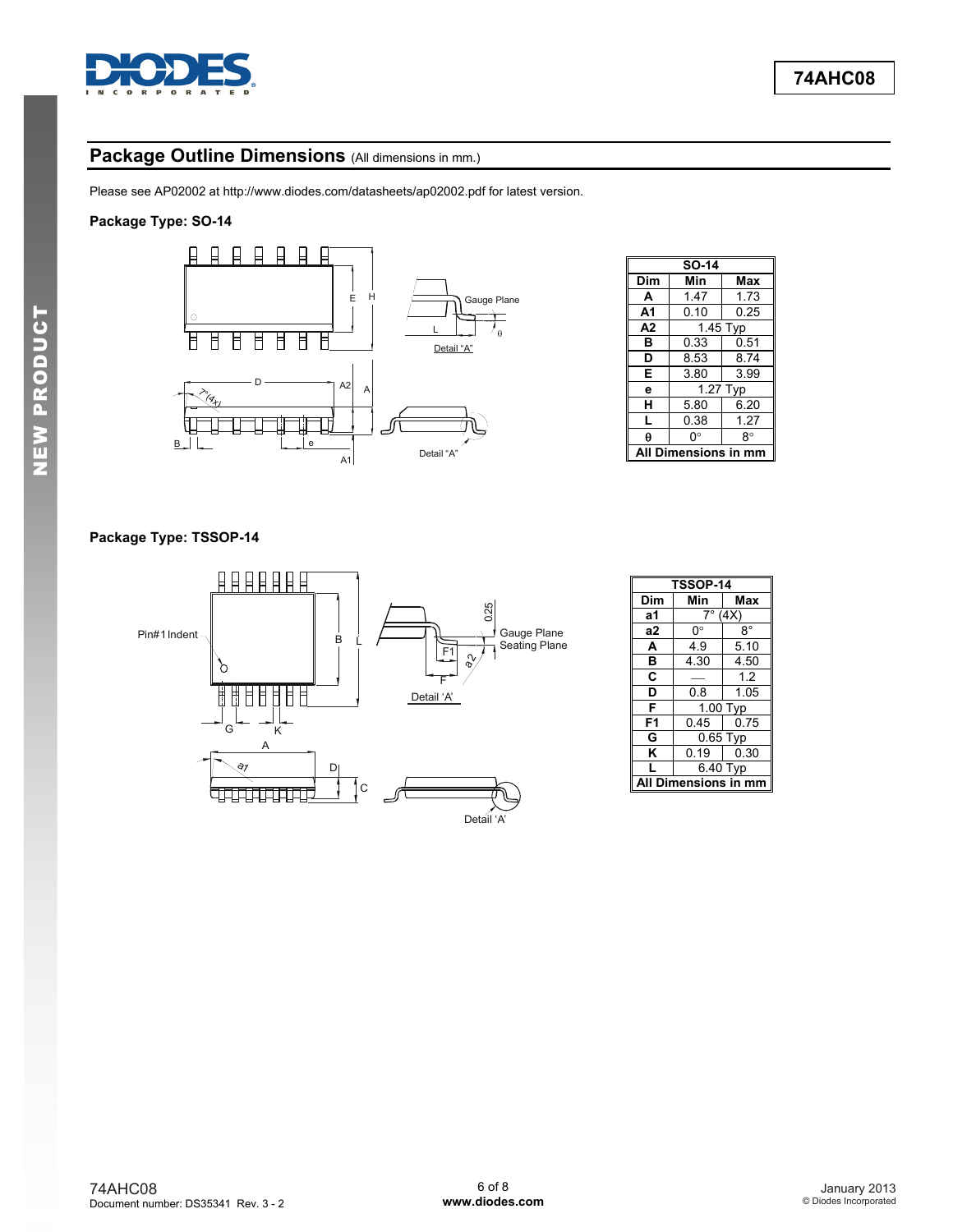

## **Suggested Pad Layout**

Please see AP02001 at [http://www.diodes.com/datasheets/ap02001.pdf fo](http://www.diodes.com/datasheets/ap02001.pdf)r the latest version.

#### **Package Type: SO-14**



|    | Dimensions   Value (in mm) |
|----|----------------------------|
|    | 0.60                       |
|    | 1.50                       |
| C1 | 5.4                        |
|    | 197                        |

#### **Package Type: TSSOP-14**



| Dimensions | Value (in mm) |
|------------|---------------|
|            | 0.45          |
|            | 1.45          |
| C1         | 5.9           |
| r. 2       | 0.65          |